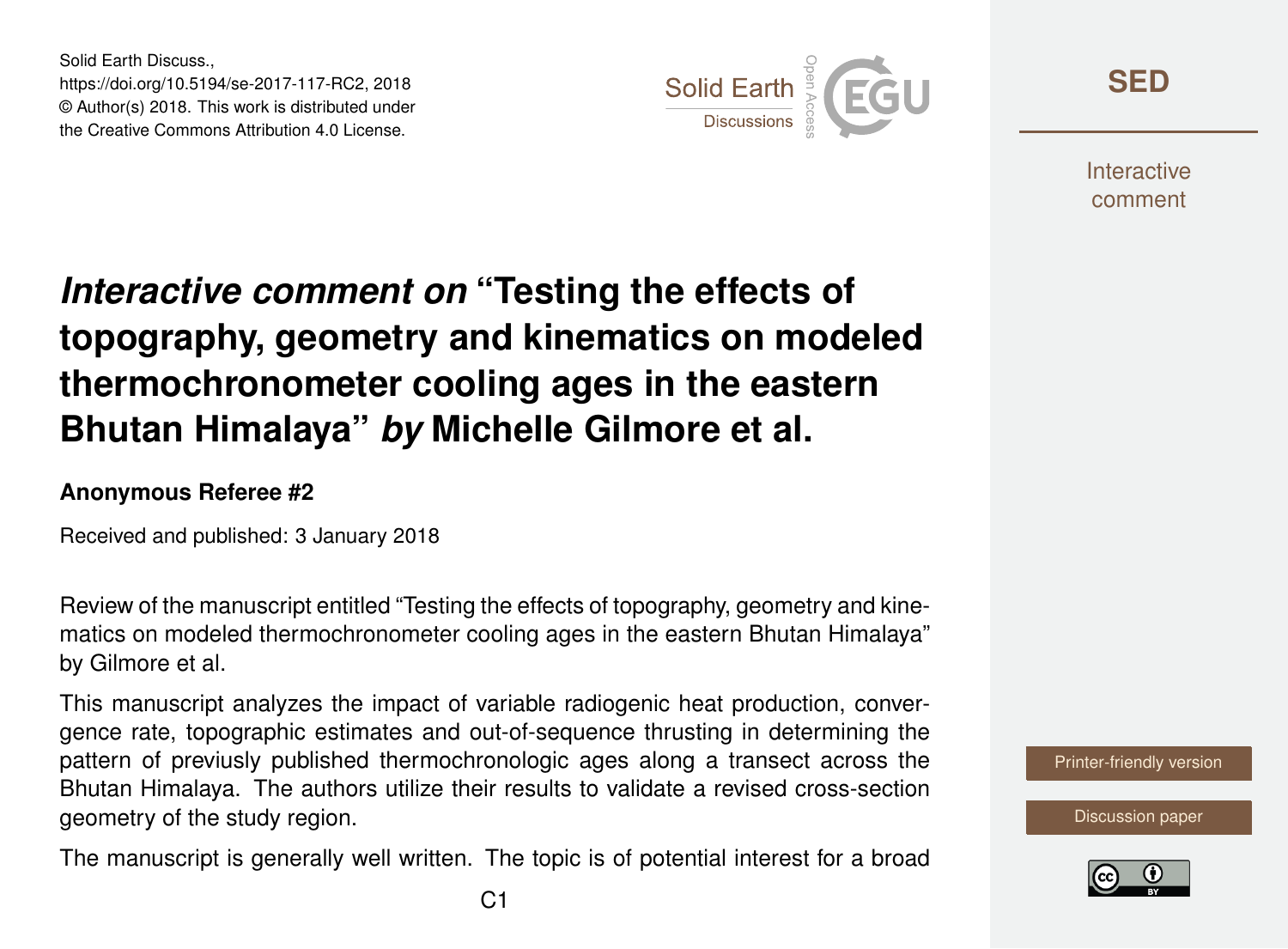international audience. However, it would benefit from a more comprehensive discussion of the whole range of geologic processes that may have an impact on the thermochronologic record of the study area.

The modelling approach utilized in this work is based on flexural and thermal-kinematic models. The authors sequentially deform the study cross section, and apply flexural loading and erosional unloading at each step to develop a high-resolution evolution of deformation, erosion, and burial over time. In other words, their approach only considers relatively shallow geologic processes. Deeper tectonic processes (e.g., channel flow exhumation and slab breakoff) that may also affect the thermochronologic record, especially higher temperature systems such as Ar-Ar on mica, are not discussed. This may puzzle part of the potential readership. I suggest to improve on the discussion, and possibly the modelling, in order to include these issues.

The dataset of previously published thermochronologic ages, which is utilized as a benchmark for modelling, is not homogeneous. AFT and ZHe data are available in most of the transect, but Ar-Ar data are not. This would suggest more caution in the conclusions based on modelling results. Moreover, these ages are invariably interpreted as cooling ages during exhumation across the closure temperature of the Ar-Ar system. Petrologic studies demonstrate that micas in metamorphic rocks often preserve disequilibrium textures, and their Ar-Ar age may thus record fluid-induced recrystallization below the closure temperature, rather than monotonic cooling (e.g., Villa 1998 - Terra Nova). Why mica Ar-Ar ages are so different in samples that are so close each other? What is the potential role of recrystallization during deformation? These issues should be discussed in the revised main text.

Some of the findings of the authors are not surprising for an active orogenic belt such as the Himalaya, notably the minor effect of radiogenic heat production and topography compared to tectonics. Nevertheless, the authors' conclusion should be supported by more robust thermochronologic data. The addition of a new ramp under the Greater Himalaya does better explain available thermochronologic ages. However, this is just **[SED](https://www.solid-earth-discuss.net/)**

Interactive comment

[Printer-friendly version](https://www.solid-earth-discuss.net/se-2017-117/se-2017-117-RC2-print.pdf)

[Discussion paper](https://www.solid-earth-discuss.net/se-2017-117)